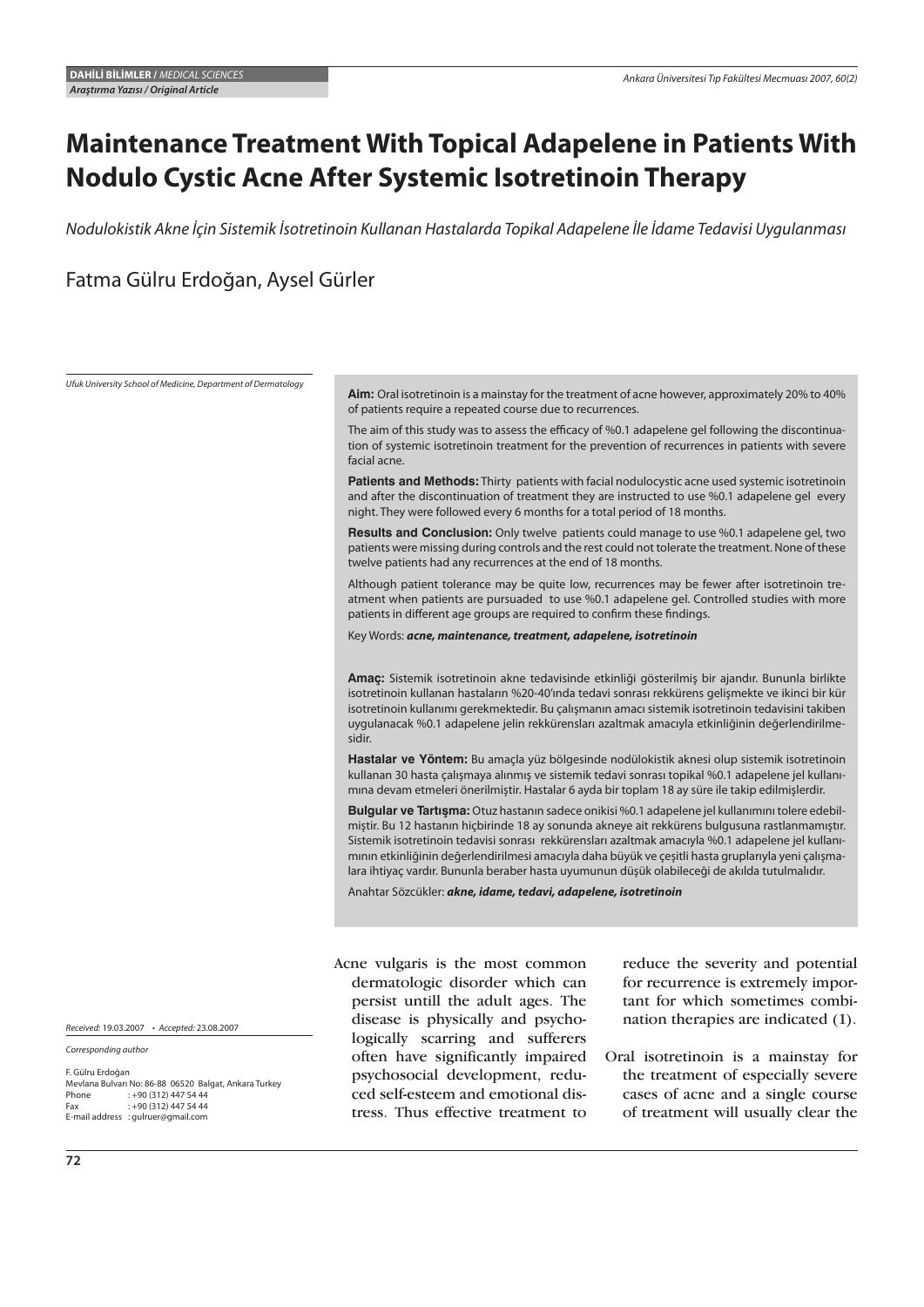lesions. However approximately 20% to 40% of patients require a second or repeat course due to recurrences.

- Previous studies have shown that a higher relapse rate occured in patients who received a dose of 0.5 mg/kg/body weight, or a cumulative dose less than 100-120 mg/kg/ body weight. Younger age, presence of severe acne, presence of family history and a prolonged history of acne are all reported to be risk factors for recurrence (2,3,4).
- After the cessation of the oral treatment usually patients are not warned about wearing oily make up and foundation, or avoiding oily and sticky sun protection creams. These warnings together with applying comedolytic topical agents to keep the pores open might prevent the recurrences in patients with severe facial acne.
- The aim of this study was to assess the efficacy of %0.1 adapelene gel following the discontinuation of systemic isotretinoin treatment for preventing the recurrences in patients with severe facial acne.

### **Patients and Methods**

- Patient selection criteria for this prospective study were;
	- 1. Patients having stable nodulocystic acne, more than 5 nodulocystic lesions on the face stage 5 or more according to Burke and Cunliffe classification (3),
	- 2. Patients not having truncal acne,
	- 3. Patients with a positive family history of acne either on father or mother side or both,
- 4. Patients who did not use isotretinoin before,
- 5. Female patients with normal FSH, LH, free testosterone, DHEA-S, 17 hydroxy progesterone, androstenedione and prolactin levels and with no signs of hirsutismus on face, breasts, abdomen and thighs
- Thirty patients were selected according to these criteria and prescribed systemic isotretinoin at a daily dose of 0.5 mg/kg/day. They continued systemic isotretinoin untill they reached a total dose of 120 mg/kg which took 8 months of treatment. Meanwhile all patients were given an oil in water, light moisturizer to use after each washing. They were also prescribed a non drying cleansing gel and a watery, spray formula for sun protection for facial use. Female patients were advised to use powder forms for make up.
- During the systemic treatment they used their moisturizer after each washing and two or three more times whenever they felt dry. They used it in very small amounts like the size of three peas for the entire face.
- Two months before the cessation of the systemic therapy, they are all prescribed 0.1% adapelene gel. They are told to use the gel every other night for the first two months, before going to bed, keeping the amount very small as the size of one or two peas for the entire face. It is applied at least one hour after washing and applying a moisturizer to the face.
- After the discontinuation of isotretinoin, %0.1 adapelene gel was applied every night keeping the same amount. Patients never changed their moisturizers, or the amount they applied, the only difference

was they applied it only after each washing. They continued using the same sun protection spray and non comedogenic make up products.

- Recurrence of acne was defined as at least five papular or nodular lesions at a time, a second course of isotretinoin was started in patients with repeating papules or nodules unresponsive to topical treatments for at least two months.
- Patients were followed every 6 months, after the cessation of systemic isotretinoin unless they had problems.

#### **Results**

- Patients were aged between 16-37, with an average of  $26.32 \pm 3.96$ years. Twenty six were female and four were male. None of the female patients became pregnant during or within four weeks after the treatment.
- All patients came to follow up and used systemic isotretinoin untill the end of 8 months. At the end of the systemic treatment, none of the patients had any inflammatory or nodular lesions. Retentional lesions were not counted as patients would continue using a comedolytic topical agent.
- However only twelve female patients could tolerate using %0.1 adapelene gel and continued using it for 18 months after the treatment. Average age of the patients (26.94  $\pm$  4.90 vs. 26.10  $\pm$  3.78) and average duration of acne  $(7.33 \pm 3.38)$ vs.  $5.50 \pm 1.90$  were similar in adapelene using and intolerant groups ( $p = 0.96$  vs  $p = 0.15$ , Mann-Whitney U test) .

Two patients moved to another city

*Fatma Gülru Erdoğan, Aysel Gürler* **73**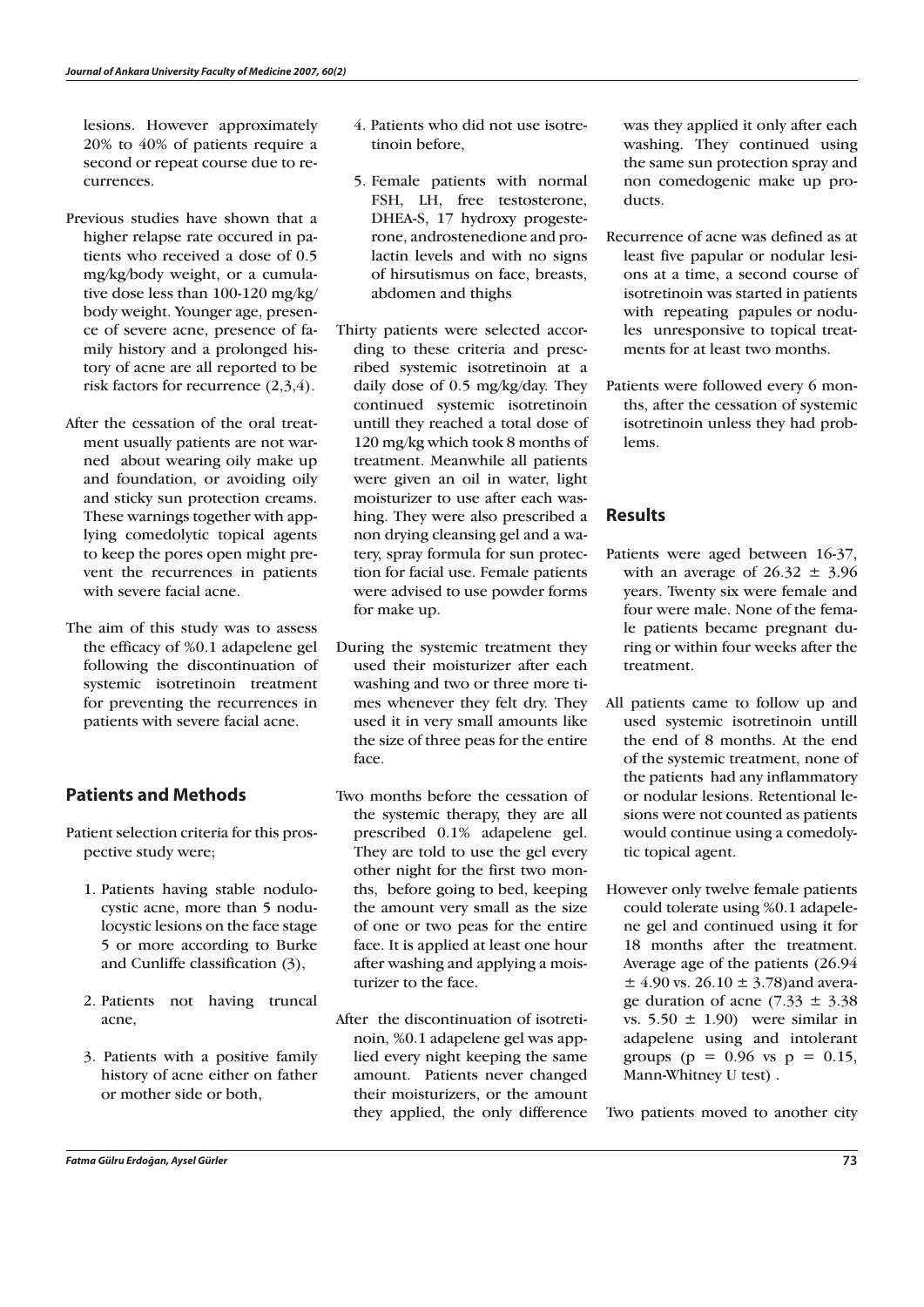and the remaining 16 patients, although could not tolerate adapelene gel, kept coming to follow ups. Patients who could not tolerate using adapelene gel had repeated attacks of irritation of the skin although they used it after the moisturizer and in very minute amounts. Once they had irritation they stopped the treatment until redness completely subsided. Afterwards they restarted using adapelene gel first every othernight and if no irritation occurs every night after the first month. If they had 3 or more repeating attacks of irritation they discontinued the treatment.

At the end of 18 months, 12 patients who could tolerate using %0.1 adapelene gel did not have any recurrences of acne. On the other hand, 4 of the 16 patients (%25) who could not use %0.1 adapelene gel needed a second course of systemic isotretinoin. Although number of patients is limited, number of recurrent cases were statistically more in adapelene intolerant group (p< 0.5, fisher's exact test). Three of the recurrent cases were female and hormonal abnormalities were ruled out by blood tests for the second time.

## **Discussion**

Although the effectiveness of isotretinoin against acne is undeniable, the maintenance of effect after treatment is a problem. In the past it has been shown that lower daily doses like 0.5 mg/kg or a total dose less than 120 mg/kg of isotretinoin could be related with higher relapse rates (4). It was also shown that beginning isotretinoin treatment with lower daily doses like 0.5 mg/kg might minimize some adverse effects like dry mucosa, myalgia and initial flares of acne (5). In a more recent study lower daily doses were not shown to be a risk factor for recurrence of acne (6,7). Our patients used 0.5mg/kg/day of isotretinoin for 8 months and we did not have any acute flares or serious side effects, besides, they all responded to treatment. Although it took 8 months to receive it, all patients had a total dose of 120mg/kg. The patient selection criteria was to standardize the patient group and to have a group of patients who were likely to have recurrences like positive family history and acne with higher grade but except for hyperandrogenic states for female patients in whom systemic cyproterone acetat is suggested as the treatment of choice (6,7).

- Patients with acne try many over the counter cosmetic products although they usually don't know much about them and which ones to choose to keep their pores open. Applying heavy make up with oily products or using oily sunscreens can aggravate the recurrences. One of our aims was to instruct the patients on choosing right products for moisturizing, sun protection and make up. We also wanted them to use a comedolytic agent to clear any retentional lesions, if present, and to keep their pores open to have a lasting effect of isotretinoin.
- As a maintenance treatment our choice was 0.01% adapelene gel as it was shown to have a rapid onset of action and a particularly favourable tolerability profile compared with other retinoids (8). It has shown to have a similar activity in inhibiting epithelial cell proliferation to tretinoin and topical application is thought to modulate keratinisation, inflammation and differentiation of follicular epithelial cells. As a result a reduction in the formation of both microcomedones and inflammatory lesions is

detected (8). Adapelene has been found to be effective as an adjunctive treatment to topical clindamycine, oral antimicrobial medications and benzoyl peroxide in the treatment of acne.

- Although tolerability of adapelene is reported to be better than other retinoids, our results showed that only twelve patients out of thirty could tolerate using it. It may be because they started using it after a long treatment with systemic isotretinoin. As a result, although they used it initially every other night, in very small amounts and always after a moisturizer, because of severe and repeating attacks of irritation most of the patients stopped using it.
- A very recently published study showed the risk factors for relapse after systemic isotretinoin as severe seborrhea after treatment, high number of superficial inflammatory lesions after treatment, young age when treatment was initiated or when acne was diagnosed, family history, prepubertal acne and acne on both face and body (6).
- In our study we applied the regimen to only facial acne patients. At the end of the treatment none of our patients had any inflammatory lesions left or had they prominent seborrhea. We had only two patients younger than 20 years, one of whom applied adapelene gel and has no recurrence. As for family history all of our patients had a positive family history where uncles, aunts and cousins are also considered but unlike some recent studies we did not define subgroups for family history whether from mother's or father's side or both (7).
- We followed patients for 18 months after the treatment although longer follow up time may be better